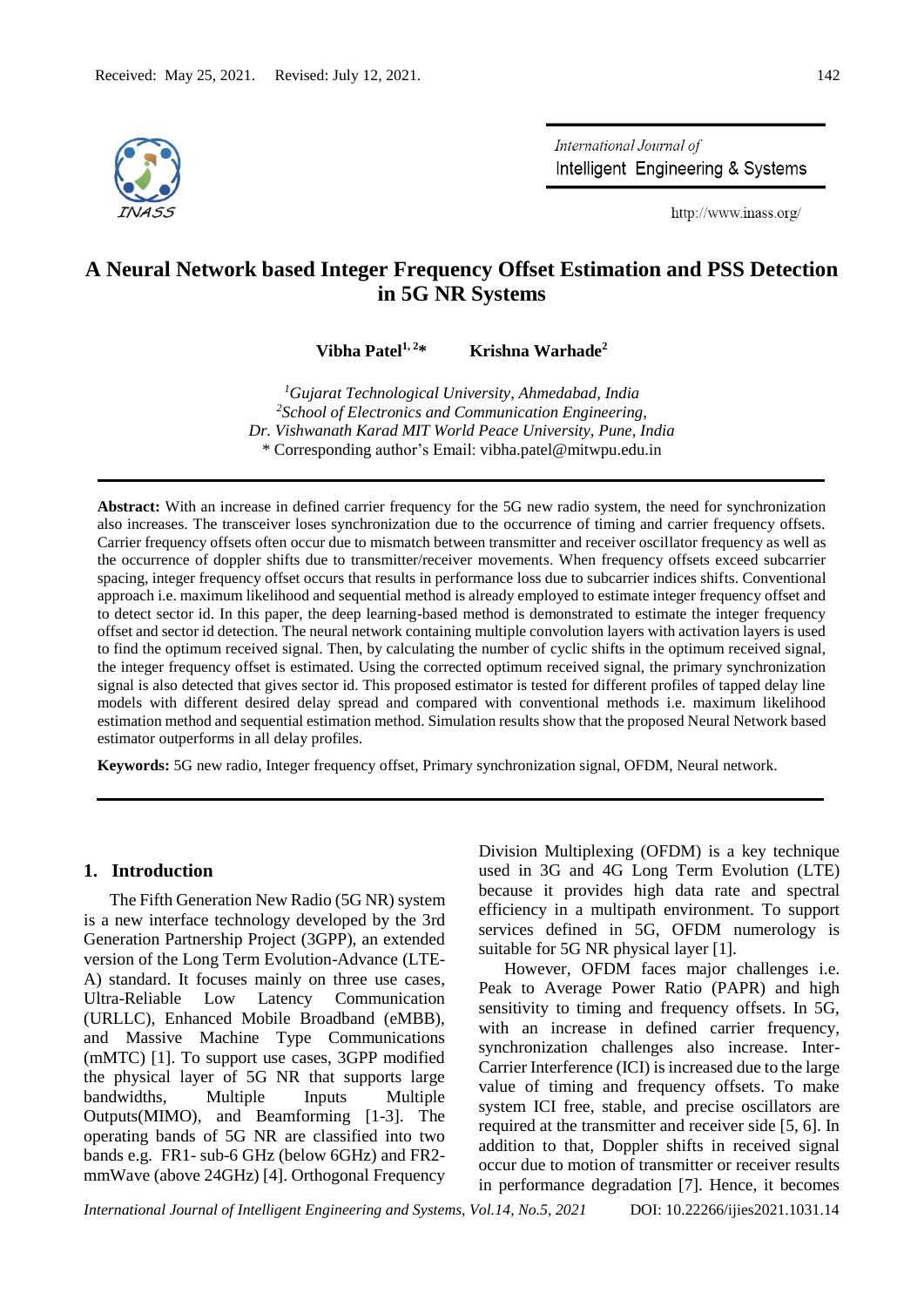crucial to address synchronization issues by estimating and compensating timing offsets and carrier frequency offsets. Normalized carrier frequency offsets to subcarrier spacing are divided into two parts i.e. Fractional Frequency Offsets (FFOs) and Integer Frequency Offsets (IFOs). Due to fractional frequency offsets, orthogonality between subcarriers is destroyed, which leads to performance degradation. Integer frequency offsets leads to performance degradation due to the occurrence of cyclic shift in the frequency domain samples equal to integer value [8]. Timing offsets and Fractional Carrier Frequency Offsets (FCFO) are estimated and corrected before the FFT stage at the receiver side [9].

# **1.1 Deep learning in wireless communication**

Wireless communication technologies are extensively developed to satisfy the applications and services in the wireless network. The 5G cellular network is designed to provide millisecond latency, thousand-fold capacity, and massive connectivity. Introduction of new technologies i.e. millimeter wave (mmWave), Ultra-Dense Network (UDN), and Multiple Inputs and Multiple Outputs (MIMO) make system design a more complex task. As stated in [11], 5G focuses on Device to Device communications (D2D) which increases the data traffic largely, making conventional communication systems difficult to operate. In addition to that, conventional communication system faces limitations to achieve a high data rate and to handle large data due to reasons i.e. Difficult channel modelling in complex scenarios, demand for effective and fast signal processing, and limited block-structure communication systems. Machine learning approach is already successful in the upper layers of the communication system. Deep learning used at the physical layer will lead to improved performance as compared to the conventional communication system.

In [12], the performance of deep learning based Non Orthogonal Multiple Access (NOMA), MIMO (Multiple Input Multiple Output), and millimeterwave (mmWave) is demonstrated. It is observed that deep learning methods perform superior to the conventional communication system.

In this paper, we propose a Neural Network (NN) estimator for Integer Carrier Frequency Offsets estimation and Primary Synchronization Signal (PSS) detection. This proposed estimator is compared with conventional estimators i.e. Maximum Likelihood (ML) approach and sequential approach. The performance of proposed estimator is evaluated for different delay profiles of Tapped Delay Line (TDL) channel model with various delay profiles. The main features of proposed estimator are:

- 1) The proposed NN estimator consisting Convolution Neural Network (CNN) layers and regression layer is trained and tested for various TDL channel models.
- 2) The received signals perturbed from IFOs and channel impairments are given to an input layer of proposed NN estimator. This estimator will find optimum received signal and will calculate number of cyclic shifts in the signal in order to estimate IFO and to detect sector ID.
- 3) This proposed NN estimator gives promising performance in all TDL delay models as compared to conventional estimation schemes and also provides wide IFO acquisition range of [-3,3]. To consider various 5G evaluation scenarios shown in [22], this TDL delay models are scaled to various delay spreads while training and testing.

Considering promising future of deep learning based wireless communication, this proposed NN estimator could be an encouraging solution to synchronization problem.

Deep learning approach in wireless communication is gaining popularity due to its ability to handle large amount of data and faster data processing. However, synchronization still remains critical issue in deep learning based wireless communication system also. In general, synchronization is achieved by estimating and compensating CFOs and timing offsets at appropriate stage at receiver side. Synchronization issue is addressed in conventional communication system through various methods i.e. autocorrelation, cross correlation and ML estimation. These methods are discussed in detail in section 2. Recently, the deep learning approach is employed to estimate CFOs which is discussed in section 2. Section 3 described 5G system model in detail including structure of synchronization signal, cell search procedure and Cyclic Prefix (CP) OFDM signal model. The proposed NN estimator is illustrated in details in section 3. In section 4, simulation results of proposed NN estimator are shown and compared with existing conventional estimation methods. Performance of proposed estimator is shown in terms of probability of failure in estimation of IFO and in detection of Sector ID. Also, probability of failure over estimation range is calculated and plotted, which measures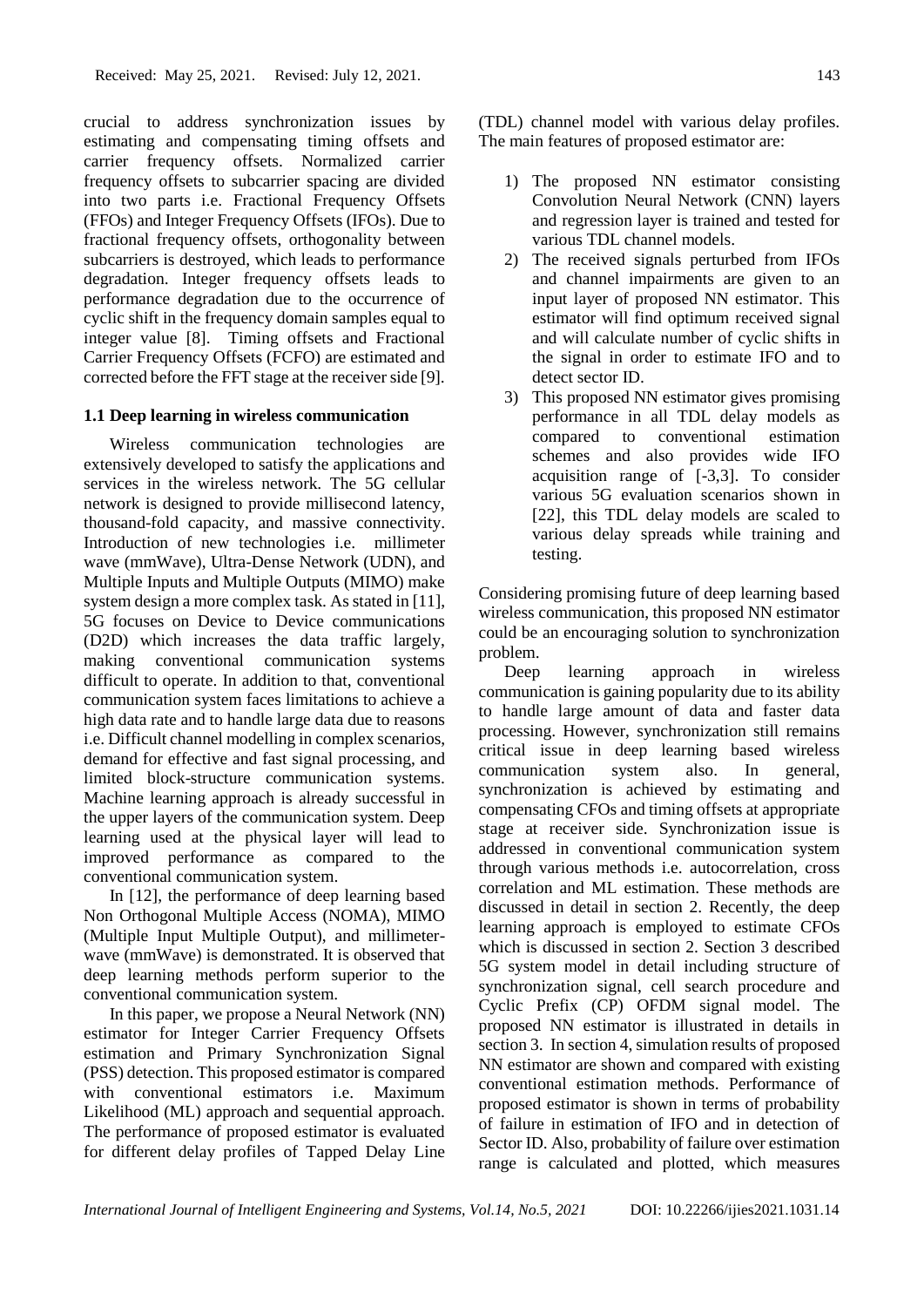performance of proposed estimator over normalized IFO in different TDL delay profiles.

### **2. Related work**

### **2.1 Conventional integer frequency offsets (IFOs) estimation methods**

In LTE, many methods are investigated for IFO estimation using PSS. In [13], the ML method is used to estimate IFO and sector ID jointly. This method is proved to be robust in multipath environments and to residual timing errors due to Approximated Minimum Mean Square Criterion (AMMSE) reduced rank presentation of Channel Frequency Response (CFR). In [14], IFO and sector ID are estimated sequentially. Proposed method achieves better accuracy at lower computational complexity as compared to conventional Maximum Likelihood (ML) methods. Low complexity joint estimation of IFO and Cell ID (CID) algorithm is proposed in [15]. Time-domain equalization with Maximum Likelihood estimation method is used to mitigate ICI in OFDM. In this paper, the authors achieved superior performance of TDE method over the conventional method of frequency domain equalization at low complexity. [9]

In [10], for 5G systems, autocorrelation and cross correlation based methods are demonstrated for FFOs estimation. When Carrier Frequency Offsets (CFOs) exceed subcarrier spacing then an autocorrelation based algorithm is used to estimate FFOs and IFOs, which can be estimated by calculating shifts of the received synchronization signal. Authors in [16] have proposed the detection of IFO and Sector ID sequentially without prior knowledge of PSS for 5G NR. This scheme provides low complexity at the cost of slight performance degradation. It uses fact that three PSS sequences generated for 3 Sector IDs are cyclically shifted versions of each other.

This existing conventional approach i.e. ML and sequential estimation for 5G NR system model is designed for conventional limited block structure communications. These estimation methods work on predefined system models and solve estimation problem by mathematical process [20]. The estimation accuracy degrades with change in system model, that results into less compatibility.

# **2.2 Deep learning based carrier frequency offsets (CFOs) estimation methods**

In [17], CFO of a complex sinusoid is estimated using Deep Learning (DL) architectures. The achieved estimation range of CFO is [0.2,0.25].

Deep Neural Network (DNN) based CFO estimation and packet detection schemes have been investigated and demonstrated for the emerging IEEE 802.11ah standard in [18]. In this paper, the Convolution Neural Network (CNN) and Recurrent Neural Network (RNN) architectures are used to train the model. And superior performance of DNN methods is demonstrated to conventional methods. This method estimates FFOs in the range [0.5,0.5]. In [19], authors have proposed a synchronization method based on Extreme Learning Machine (ELM) to estimate residual symbol timing offset and residual carrier frequency offset, which exhibits superior performance with existing traditional methods. The performance of the scheme is evaluated under Additive White Gaussian Noise (AWGN) channels and frequency selective fading channels.

The NN based coarse CFO estimator is proposed for multiple inputs and multiple output (MIMO). In this paper, the estimation problem is transformed into a classification problem and a training dataset is generated for normalized CFO range (-0.5,0.5], which is fractional frequency offsets (FFOs). Furthermore, the model is trained for the AWGN channel, slow fading channel, and multipath channel for the different number of antennas [20]. These all estimation schemes are designed to estimate FFOs for different system models to be used in different applications.

However, to the best of the author's attention, in the 5G NR system, deep learning based IFO estimation is not explored extensively. In this paper, a Neural Network based estimator is proposed to estimate IFO and to detect sector ID (SID) for the 5G NR system. The proposed method is simulated for different delay profiles of the Tapped Delay Line (TDL) models scaled to desired delay spread. Here, the performance of the system is measured in terms of the probability of failure. The neural network is trained for IFO range [-3,3] and different delay profiles of TDL channel model. An infinite signal to noise ratio (SNR) is considered to avoid noise disturbance in the training process.

# **3. System model**

# **3.1 Synchronization signal**

As in LTE, User equipments (UEs) of 5G NR system also uses Primary Synchronization Signal (PSS) and Secondary Synchronization Signal (SSS) to detect frame boundary, sector identity (SID), and cell identity (CID) [1]. The structure of the Synchronization Signal Block (SSB) is shown in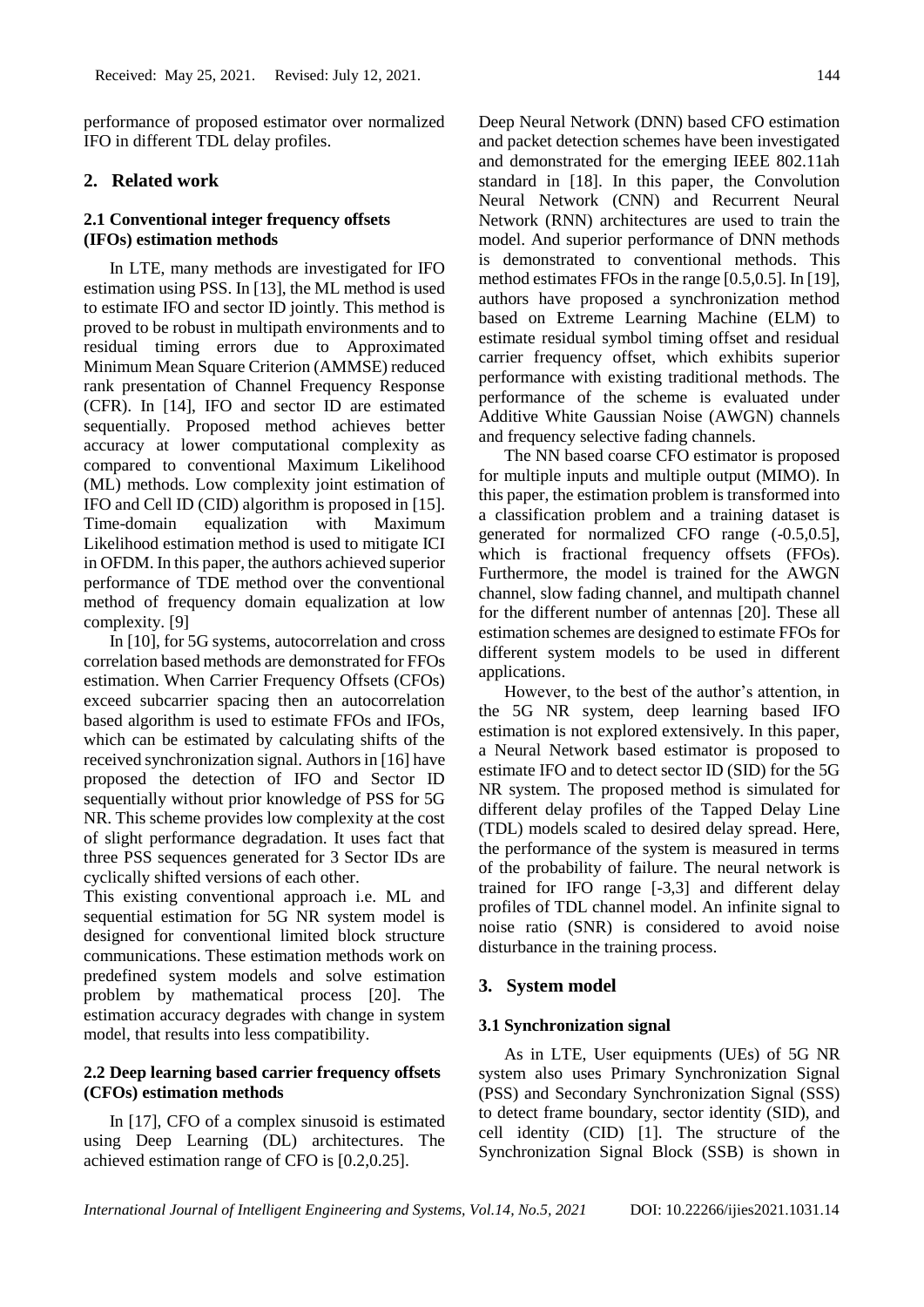

Figure. 1 Synchronization signal block (SSB) for resource allocation

Fig. 1. PSS is transmitted on the  $0<sup>th</sup>$  OFDM symbol followed by PBCH, SSS is transmitted on  $2<sup>nd</sup>$ ,  $3<sup>rd</sup>$ ,  $4<sup>th</sup>$ OFDM symbols respectively. The SSB consists of 240 contiguous subcarriers (20 resource blocks), from which PSS symbols are transmitted on 144 subcarriers.

In 5G, each cell has a unique cell identity (CID) number from 1008 cell IDs. These cells are arranged into 336 different groups represented as Group identity (GID). Each group is identified by three different sectors which are denoted by Sector identity (SID). The gNodeB transmits PSS and SSS periodically, which are used by the UEs to detect frame boundary and sector ID, synchronize, and identify the network.

PSS contains the SID index i.e. *uϵ{0,1,2}* and SSS contains the GID index i.e. *vϵ{0,1,2,…, 335}*. The serving CID is given by

$$
N_{ID} = 3u + v \tag{1}
$$

Where u is integer valued SID and  $u \in \{0,1,2\}$ , v is integer valued GID and  $v \in \{0, 1, 2, \ldots, 335\}$ .

Similar to 4G networks, for 5G NR, PSS helps UEs to detect sector ID e.g. u, and to get radio frame boundary. NR PSS signal is assigned on the first symbol of each SSB and consists of one of three 127 symbols m-sequences. The three possible msequences are defined as below [1]

$$
d_{PSS}(n) = 1 - 2x(m),\tag{2}
$$

Where,

$$
m = [n + 43u] \text{ mod } 127, \quad 0 \le n < 127 \tag{3}
$$

$$
x(i + 7) = [x(i + 4) + x(i)] \mod 2, \tag{4}
$$

and,

$$
[x(6) x(5) x(4) x(3) x(2) x(1) x(0)] = [1 1 1 0 1 1 0]
$$
 (5)

These PSS symbols are transmitted on 56 to 182 subcarriers out of 240 subcarriers.

The 5G NR SSS is used to detect cell ID (CID) and has 336 combinations defined as below [1]

$$
d_{SSS}(n) = [1 - 2x_0([n + m_0]mod 127)] \times [1 - 2x_1([n + m_1]mod 127)] \tag{6}
$$

Where,

$$
m_0 = 15[v/112] + 5u\tag{7}
$$

$$
m_1 = v \mod 112, \quad 0 \le n \le 127 \tag{8}
$$

$$
x_0(i + 7) = [x_0(i + 4) + x_0(i)] \mod 2 \tag{9}
$$

$$
x_1(i + 7) = [x_1(i + 4) + x_1(i)] \mod 2 \qquad (10)
$$

$$
[x_0(6)x_0(5)x_0(4)x_0(3)x_0(2)x_0(1)x_0(0)] = [0 0 0 0 0 1] \tag{11}
$$

and,

$$
[x_1(6)x_1(5)x_1(4)x_1(3)x_1(2)x_1(1)x_1(0)] = [0 0 0 0 0 0 1]
$$
\n(12)

#### **3.2 Cell search procedure**

The 5G NR synchronization and cell search procedure are summarized in Fig. 2. First, timing, fractional frequency offsets, and frame timings are estimated and corrected in the time domain using autocorrelation and cross-correlation methods. Then, received corrected time-domain samples are converted into the frequency domain using FFT. After this, IFO is estimated by evaluating the frequency domain shifts in the received signal. After IFO correction, Sector ID *u* is detected by crosscorrelating corrected received signal with 3 different m sequences, which represents sequence for sector ID 0,1 and 2. After PSS detection, cell id group *v* (GID) is detected using SSS and SID. Hence, serving cell id



Figure. 2 Synchronization and cell search procedure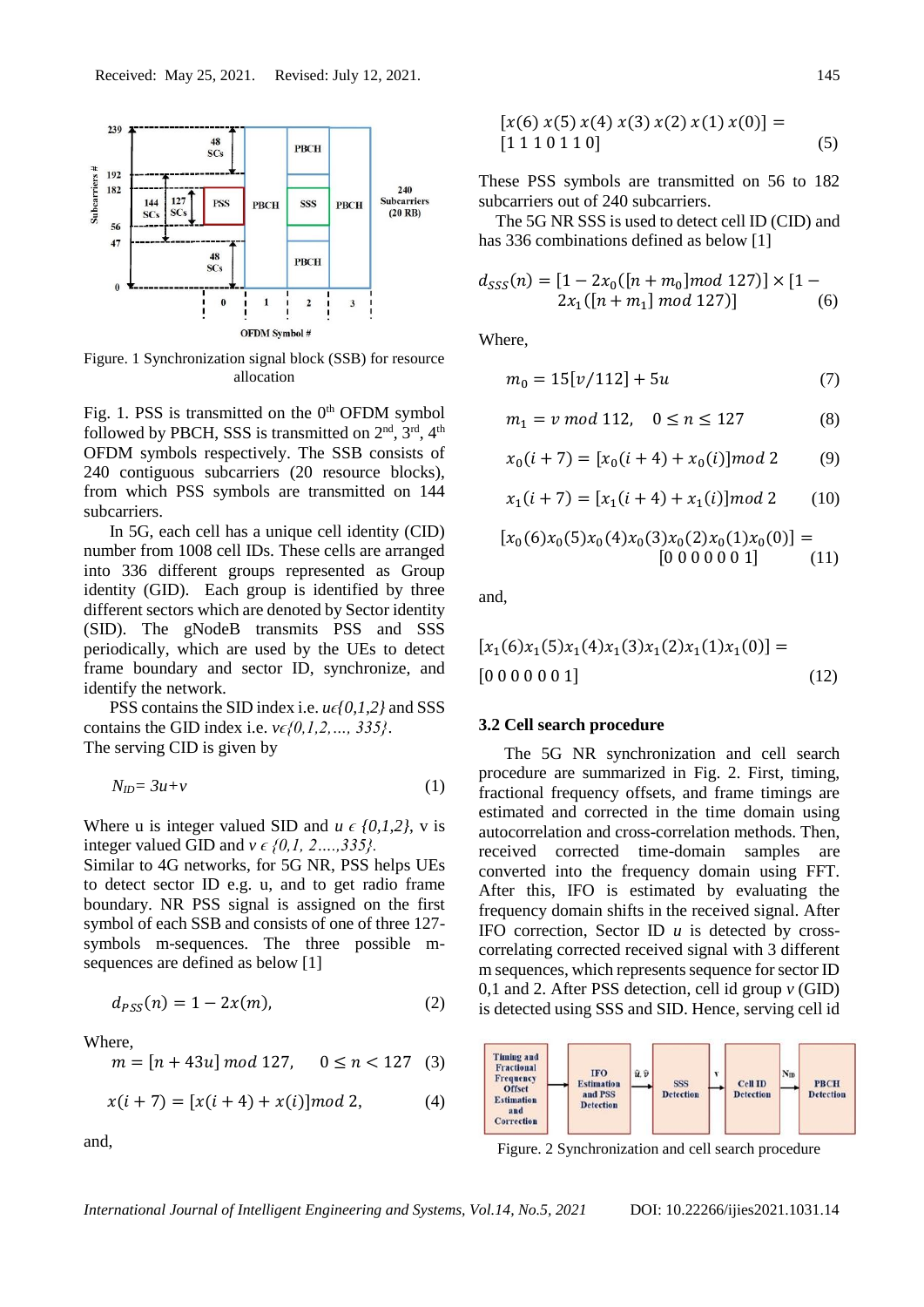can be calculated using Eq. (1). Here, the focus is on estimation of IFO and PSS detection using a neural network.

#### **3.3 Signal model**

The Cyclic Prefix Orthogonal Frequency Division Multiplexing (CP-OFDM) system is considered that consists of *N* subcarriers with separation *Δf* in the frequency domain. OFDM symbol at the transmitter is generated by performing *N* point inverse fast Fourier transforms (IFFT) on modulated complex data. A cyclic prefix (CP) of length  $N_{cp}$  is added OFDM symbol as a prefix to avoid Inter Symbol Interference (ISI). Usually, the length of CP is preferred greater than the channel delay spread. In 5G, normal and extended CP configurations are supported [1]. This leads to an increased time duration of one OFDM symbol, which results in total time duration  $N_t = N_{cp} + N$ . The transmitted OFDM symbol  $s_m(n)$  for the  $m^{th}$  period is given by

$$
s_m(n) = \sum_{k=0}^{N-1} S_m(k) e^{\frac{j2\pi kn}{N}}
$$
 (13)

- Where  $n = -N_{cp}$ ,  $-N_{cp} + 1$ , ..., N-1 discrete-time index  $S_m(k)$  is a complex signal transmitted on  $k^{\text{th}}$ subcarrier
	- *k*= subcarrier index

The transmitted signal is distorted by a multipath channel which is represented by discrete-time impulse response  $h_m(n)$ . Then, complex Additive White Gaussian Noise (AWGN) is added to the distorted transmitted signal. The received signal is degraded due to CFO, which is generated due to a mismatch between transmitter and receiver local oscillator and doppler effect when transmitter/ receiver is moving. At the receiver side, first, timing offset and FFOs are estimated and corrected. After FFT, IFO and sector id are estimated jointly or sequentially. Here, it is assumed that timing offsets and FFOs are estimated and corrected [21]. The received signal in the time domain for the *m th* period is given by

$$
y_m(n) = e^{\frac{j2\pi(n-\vartheta)}{N}} s_m(n) * h_m(n) + w_m(n)
$$
 (14)  

$$
n = -N_{CP}, -N_{CP}+1, \dots, N-1.
$$

Where *υ* is normalized IFO to subcarrier spacing,  $h_m(n)$  is channel impulse response,  $*$  is convolution operator and  $w_m(n)$  is sampled zero mean white Gaussian noise with variance  $\sigma_w^2$ .

Once CP is removed, the time-domain signal is converted into a frequency-domain signal by performing FFT on the received signal. The signal in the frequency domain is given by

$$
Y_m(k) = H_m(k - \vartheta)S_m(k - \vartheta)e^{\frac{j2\pi(k - \vartheta)}{N}} + W_m(k),
$$
  
 
$$
|\vartheta| \le G,
$$

$$
k=1,2,3, \ldots, N-1 subcarriers
$$
 (15)

Where  $H_m(k)$  is channel frequency response over  $k<sup>th</sup>$ subcarrier with variance  $\sigma_H^2$ ,  $W_m(k)$  is complex zero-mean additive white Gaussian noise with variance  $\sigma_W^2$  and v is the normalized IFO to subcarrier spacing and *G* is the maximum value of IFO.

### **3.4 Conventional estimation methods**

Conventional method to estimate IFO and sector ID is presented in [13] and [16] for LTE and 5G system model. In [13], Maximum Likelihood estimation method is employed to estimate IFO and to detect PSS. These two parameters are estimated jointly. In this, the concentrated likelihood function is maximized for different values of IFO and sector ID. This concentrated likelihood function is defined by

$$
\hat{\varphi}_{ML} = arg_{\varphi} max\{f(\hat{\varphi})\}
$$
\n(14)

This likelihood function  $f(\hat{\varphi})$  is defined by Eq. (15)

$$
f(\hat{\varphi}) = \frac{1}{63\|Y_m\|^2} \left| \sum_{k=-31}^{31} Z_m(\hat{u}, \hat{v}; k) \right| \tag{15}
$$

Where 
$$
Z_m(\hat{u}, \hat{v}; k) = Y_m(k + \hat{v}) d_{PSS}^*(k)
$$

Estimated values will be the ones for which likelihood function given in Eq. (15) will be maximized.

In [16], sequential approach is used to estimate IFO and sector ID. In this, cross correlation is performed between received signal and summed PSS sequences. This function is defined as

$$
\emptyset(m) = \sum_{k=57}^{182} Y_m(k+m) \,\overline{D}^*(k) \tag{16}
$$

Where  $\overline{D}(k) = \sum_{w=0}^{n} D_w(k)$  is summed NR PSS,  $m=\{-3,-2,\ldots,2,3\}$  trial values of IFO and  $D_w(k)(w=0,1,2)$  represents three m sequences. They proposed method based on the fact that three m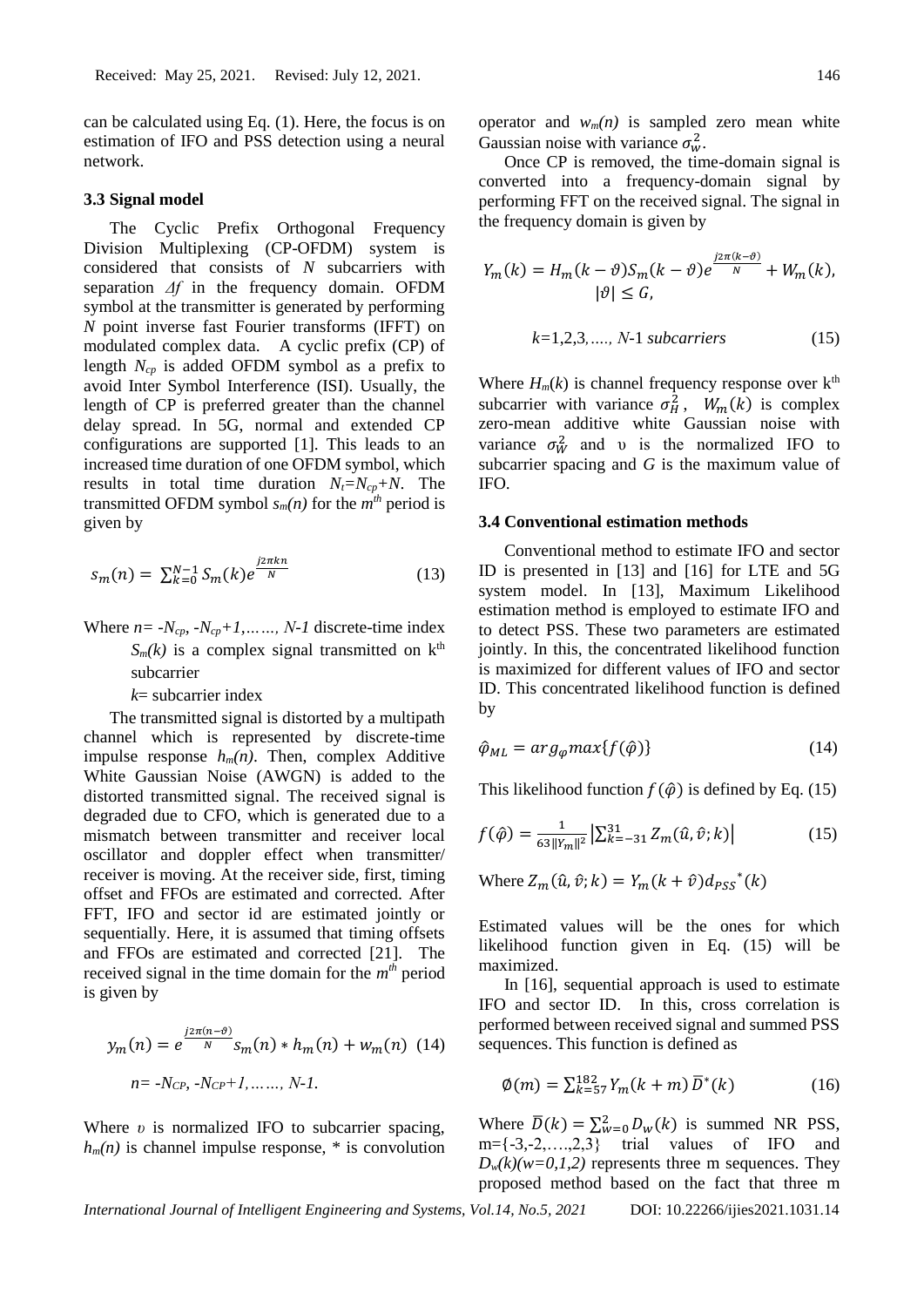sequences are cyclically shifted versions of each other and therefore cross correlation between any pair of m sequences is nearly zero. This objective function is maximized for different hypothesized values of IFO. The estimated IFO is the one for which objective function is maximized. The estimated IFO is given by

$$
\hat{v} = arg_m max \Re{\{\phi(m)\}} \tag{17}
$$

Where  $\Re$  indicates real part of the quantity. After IFO estimation, Sector ID is sequentially detected using

$$
\hat{u} = arg_w \max \Re{\sum_{k=57}^{182} Y_m(k+\hat{v}) D_w^*(k)} \tag{18}
$$

Where  $w \in \{0,1,2\}$  is trial values of Sector ID.

As discussed here, these conventional estimation methods are based on predefined system model. Its performance degrades with change in system model that results into low compatibility. To provide high compatibility, deep learning approach is proposed here.

# **3.5 Proposed neural network (NN) based IFO estimation**

Here, estimation problem is converted into regression problem. IFO and sector ID are estimated and detected using a neural network containing Convolution Neural Network (CNN) layers and regression layer as a final layer. The typical CNN is shown in Fig. 3. The CNN successfully captures temporal and spatial correlation in the input signal. Here, 2-D convolution layer is applied on received input signal. This proposed NN estimator consists of input layer, hidden layers and output layer. The regression layer as an output layer calculates half squared Mean Square Error (MSE). This proposed neural network is trained for several epochs to minimize MSE. Due to this, proposed NN estimator gives optimum performance when the impaired signal from channel nonlinearities and IFO is given to this trained network.

This proposed NN estimator takes received signal, learns estimation rule, and gives the best IFO candidate near to true IFO. To train the model, training datasets are generated for different values of IFO and different TDL channel delay profiles with various desired delay spreads [22]. The training datasets are divided into training data and validation data to avoid overfitting. First, the model is trained using training data and then examines the performance using validation data. The loss function is minimizing during the next epochs. After the



Figure. 3 Typical structure of convolution neural network

model is trained, test data set is given to trained NN estimator to find optimal IFO nearest to true IFO and sector ID.

CNN based IFO estimator accepts real and complex valued received signals separately. The architecture of NN based IFO estimator is shown in Fig. 4. The received signal is separated into real and imaginary dataset. In the next convolution layer, the column vector of 432 symbols is processed by 250 9x9 filters of convolution layers with a Rectified Linear Unit (ReLU) activation function to generate 250 outputs. Subsequently, six convolution layers of 5x5 filters



Figure. 4 NN based IFO estimator architecture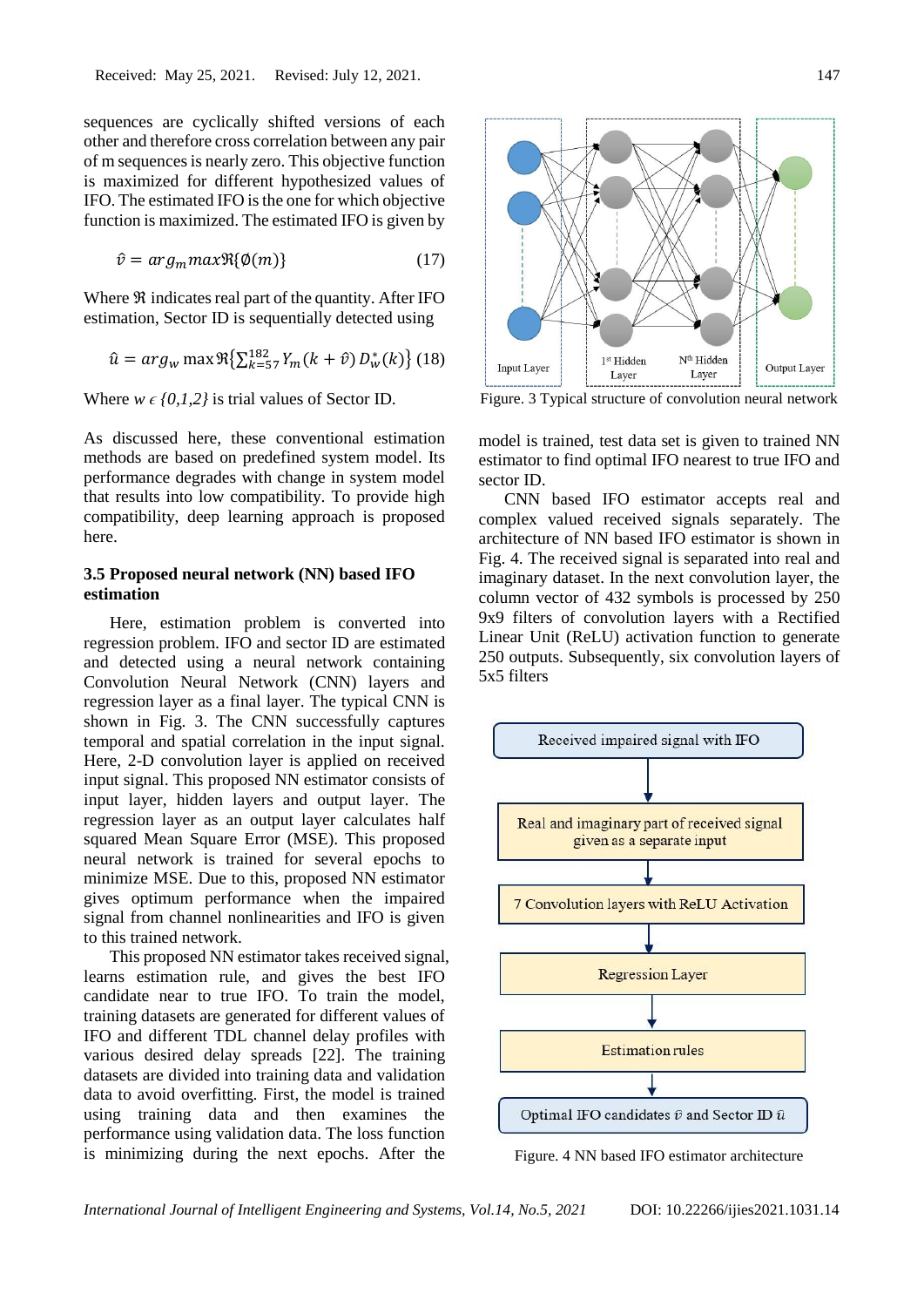are used followed by ReLU activation. At the output layer, an estimated real and imaginary part of the received signal is obtained that is nearer to true values of the real and imaginary part of the perturbed signal with IFO.

After this, estimated IFO can be calculated by finding the number of cyclic shifts in the estimated received signal by NN. The estimated received signal is corrected by estimated IFO in order to detect sector ID. The sector ID is detected by correlating corrected received sequence and three m-sequences.

### **4. Results and discussion**

For simulation, a 40 MHz 5G NR system is considered with the number of subcarriers N=512, symbol duration  $T_s$ = 0.016μs,  $\Delta f$ =30KHz which is operating at 6 GHz [16]. As per normal mode, a cyclic prefix of 44 symbols length is added. PSS of 127 symbols is transmitted on 56 to 182 subcarriers out of 240 subcarriers. For 5G channel model, the tapped delay line (TDL) model is considered with different delay profiles. These delay profiles are classified into Non-Line of Sight (NLOS) i.e. TDL-A, TDL-B, TDL-C, and Line of sight (LOS) i.e. TDL-D, TDL-E models. Power delay profiles of these channel models are described in [22]. Here, normalized IFO value is considered from -3 to 3, by considering the stability of commercial oscillator of  $\pm 20$  ppm for mobile applications [16]. Here, the performance of the estimation of IFO and sector id is separately shown. The performance metric is the probability of failure that is expressed as  $P_{f_v}$  =  $Prob({\hat{v}}) \neq (v)$  for IFO and  $P_{fu} = Prob({\hat{u}}) \neq (u)$  for Sector ID. The simulation parameters are shown in Table 1.

Here, the training dataset is generated across normalized IFO range [-3,3] with resolutions of 1 and for 5 channel models as discussed earlier. There are 127 symbols in the PSS signal on 56 to 182 subcarriers. In training process, to avoid disturbance from noise, SNR is set to an infinite value. The proposed NN is trained for random value of IFO selected from the interval [-3,3], and for randomly selected delay profiles. These generated delay profiles can be scaled to desired delay spread. We considered here five cases of delay spread very short delay spread (10ns), short delay spread (30ns), nominal delay spread (100ns), long delay spread (300ns), and very long delay spread (1000ns) while training the neural network.

In this way, 1,00,000 frames for training datasets are generated and these frames are perturbed from random IFO and random TDL profile with desired

Table 1. Simulation parameters

| ruole 1: Shihannon parameters  |                         |
|--------------------------------|-------------------------|
| <b>Parameter</b>               | Value                   |
| Carrier frequency              | 40 MHz                  |
| Symbol duration T <sub>s</sub> | $0.016\mu s$            |
| Subcarrier spacing             | 30KHz                   |
| Guard Interval $N_g$           | 44                      |
| FFT size, NFFT                 | 512                     |
| <b>Channel Model</b>           | Tapped Delay Line (TDL) |
| TDL delay profiles             | TDL-A, TDL-B, TDL-      |
|                                | C,TDL-D, TDL-E          |

scaled delay spread. Frequency selective fading environment is selected for training as well as testing purpose.

The batch size is set to 1000 in the training of the proposed NN estimator. Test data is given to the proposed NN estimator and tested for SNR value from -6dB to 15dB and for different delay profiles. While testing, NLOS and LOS delay profiles are scaled with various delay spreads is selected to validate results in different scenarios. These simulation results are compared with the traditional ML estimator presented in [13] and sequential estimator presented in [16].

In Fig. 5, performance of the proposed NN estimator, ML method, and sequential method is shown for NLOS delay profiles TDL-A, TDL-B, and TDL-C. It is seen that the proposed NN estimator outperforms in all delay profiles as compared to ML and sequential methods. The proposed NN estimator achieves less probability of failure in less than 11 dB region for NLOS delay profiles. At failure probability of "10<sup>-2</sup>", proposed NN estimator realizes 4 dB, 7dB and 9 dB SNR in TDL-B, TDL-A and TDL-C delay profiles respectively. However, ML and sequential methods fails to achieve same failure probability.

Fig. 6 shows the performance of the proposed NN based IFO estimator and conventional methods for LOS delay profiles TDL-D and TDL-E. The proposed scheme again performs well and exceptionally well in all delay profiles concerning ML and sequential estimation respectively. The proposed scheme has an SNR improvement of 5dB to ML estimation. For the negative SNR region, the NN estimator also performs well. Proposed estimator achieves "10<sup>-2</sup>" failure probability at SNR 3dB and 4dB in TDL-D and TDL-E delay profiles respectively. The same can be achieved at 6dB and 7dB SNR in ML method. However, sequential method fails to achieve same probability of failure.

In Fig. 7 and Fig. 8, the performance of the proposed NN based IFO estimator to ML and sequential method for sector ID estimation in presence of Non LOS and LOS delay profiles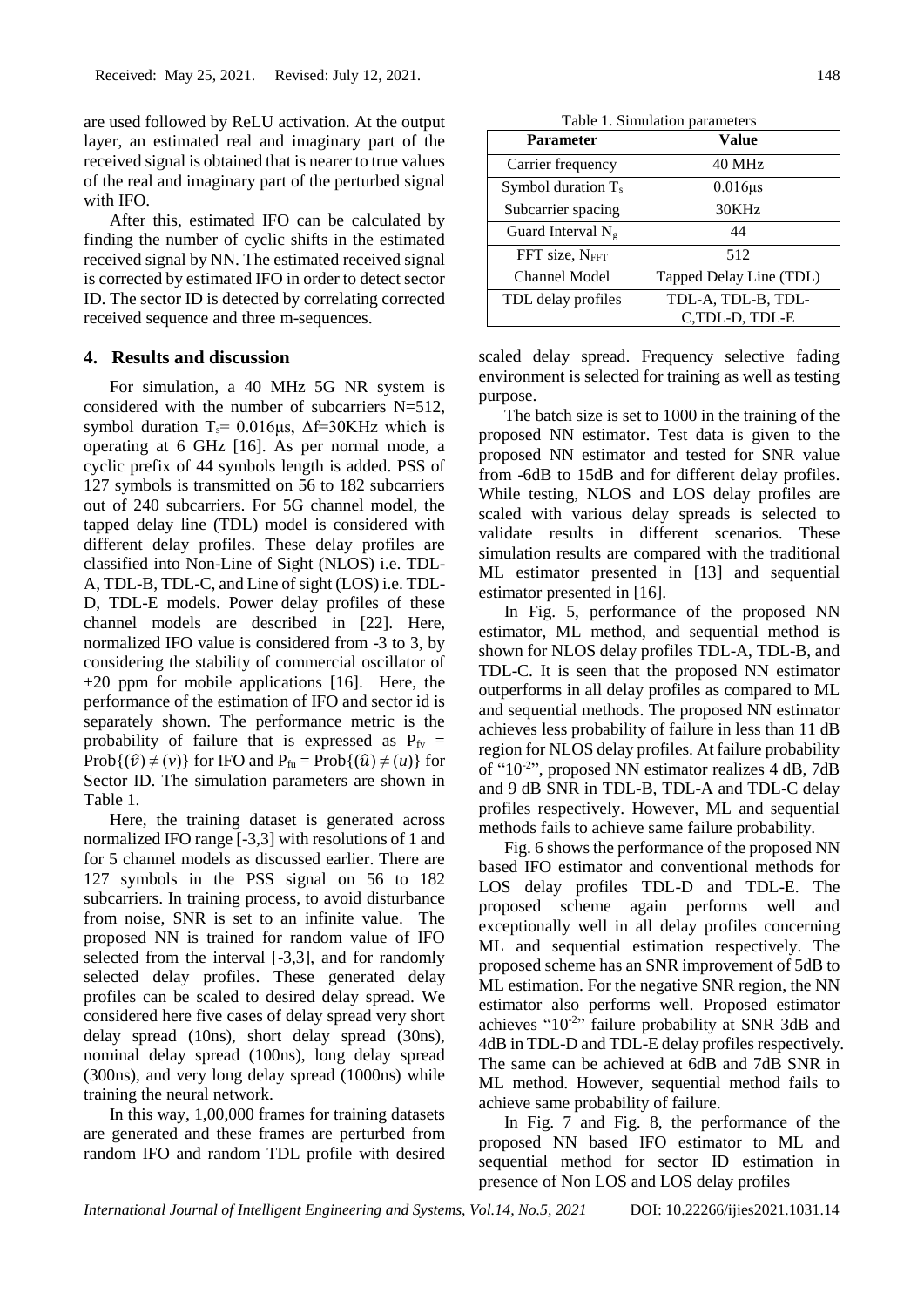

Figure.  $5 P_{fv}$  vs. SNR of IFO estimation for NLOS delay profiles



Figure. 6  $P_{fv}$  vs. SNR of IFO estimation for LOS delay profiles

respectively. In Fig. 7, for negative and very low SNR region, Proposed NN and ML estimator performs same but proposed NN estimator improves in high SNR region. To achieve  $P_{\text{fu}}$  of 10<sup>-2</sup>, proposed NN estimator requires 2 dB, 4 dB, and 6 dB SNR for TDL-B, TDL-C, and TDL-A respectively. However, ML and sequential methods do not achieve the same even for high SNR region. In Fig. 8, it can be shown that the proposed NN estimator has SNR improvement in TDL-D profile as compared to ML and sequential estimation. The proposed NN estimator shows SNR improvement of 8 dB at 10<sup>-2</sup> for TDL-E profile with respect to ML estimation. But, sequential method does not achieve the same target. It is observed in both figures that the NN based IFO

estimator performs well in Non LOS and LOS delay profiles.

The performance of the proposed estimator is also shown concerning the IFO range. This performance is shown in terms of the probability of failure. Fig. 9 and Fig. 10 show the performance of the proposed NN based IFO estimator to sequential and ML estimator for NLOS and LOS delay profiles respectively. The NN estimator is trained for IFO range -3 to 3, so it exhibits a low probability of failure in the specified range. when IFO exceeds the specified range, failure probability is increased.

In Fig. 9, NN based IFO estimator gives the almost same performance as the ML method but improved from the sequential estimator for delay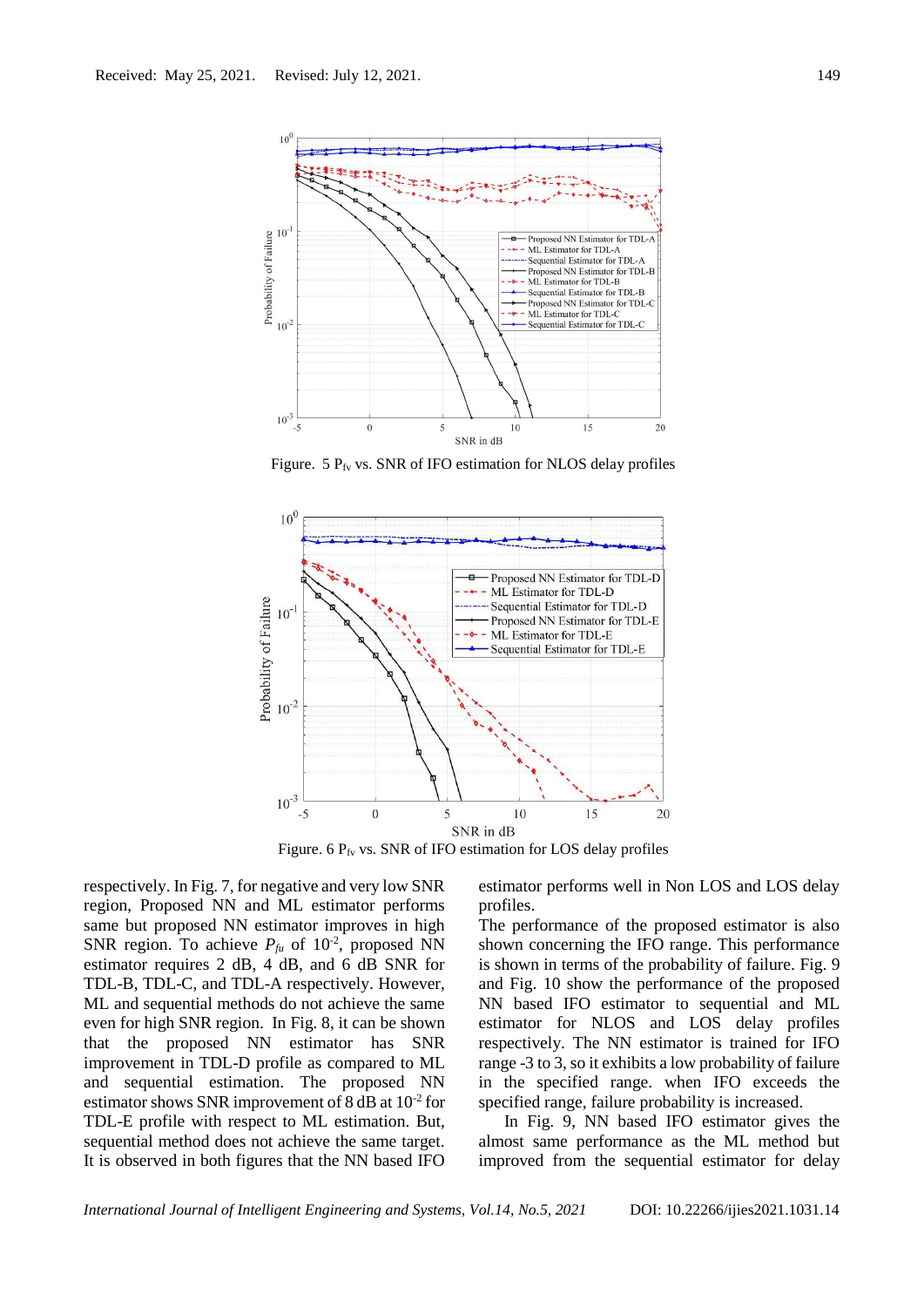

Figure. 7 P<sub>fu</sub> vs. SNR of Sector ID estimation for Non-LOS delay profiles



Figure. 8  $P_{fu}$  vs. SNR of Sector ID estimation for LOS delay profiles

profiles TDL-A, TDL-B and TDL-C. In Fig. 10, the proposed NN estimator performs well as compared to the conventional methods for the specified IFO range. In all simulation results, it can be observed that the proposed NN estimation method works efficiently and gives less failure probability in all channel delay profiles. This occurs due to a proposed neural network is trained with different channel delay profiles and for different IFO values from -3 to 3. And the trained neural network will find optimal received sequence when test data is given. These all delay profiles are scaled to appropriate delay spread

and the proposed estimation method tested for the same.

#### **5. Conclusion**

In this paper, we propose NN based IFO estimation and PSS detection for the 5G NR system. The deep learning approach is employed over conventional methods to estimate IFO and to detect PSS. This proposed estimator is tested for different delay profiles of TDL channel and compared with conventional method ML and sequential estimation. These delay profiles are scaled with various desired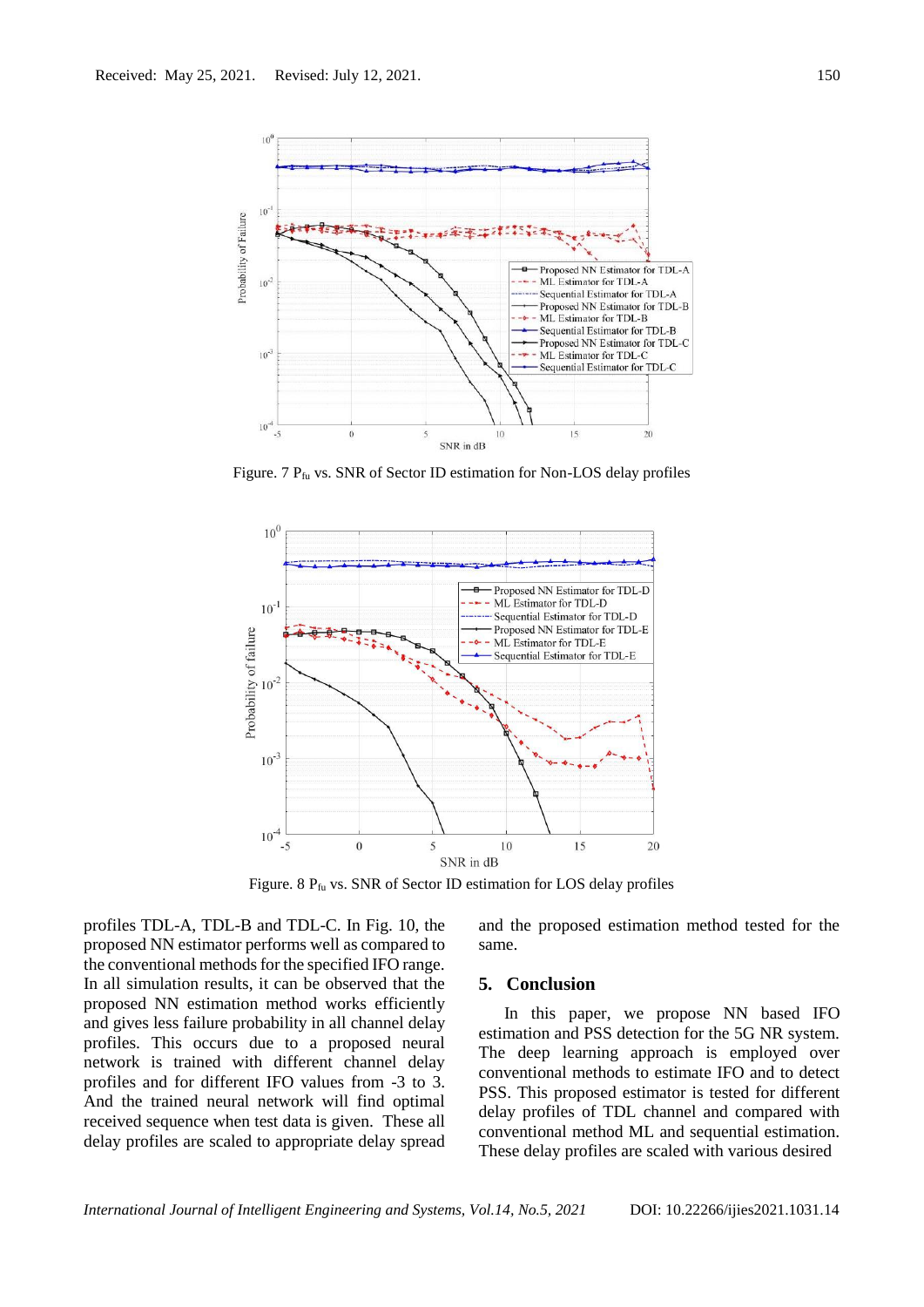

Figure. 9  $P_f$  vs. Normalized IFO for NLOS delay profiles



Figure. 10  $P_f$  vs. Normalized IFO for LOS delay profiles

delay spreads. From simulation results, it is affirmatively proved that the proposed NN estimator outperforms in all channel models. With an increase in the deep learning approach for the physical layer of 5G NR, this proposed method for estimation of IFO and detection of PSS could be employed to reduce synchronization errors.

# **Conflicts of interest**

The authors declare no conflict of interest

### **Author contributions**

Vibha Patel, the first author contributed in conceptualization, methodology, software, validation, formal analysis, investigations, writing—original draft preparation, writing—review and editing and visualization.

Krishna Warhade, the second author supervised and administered project.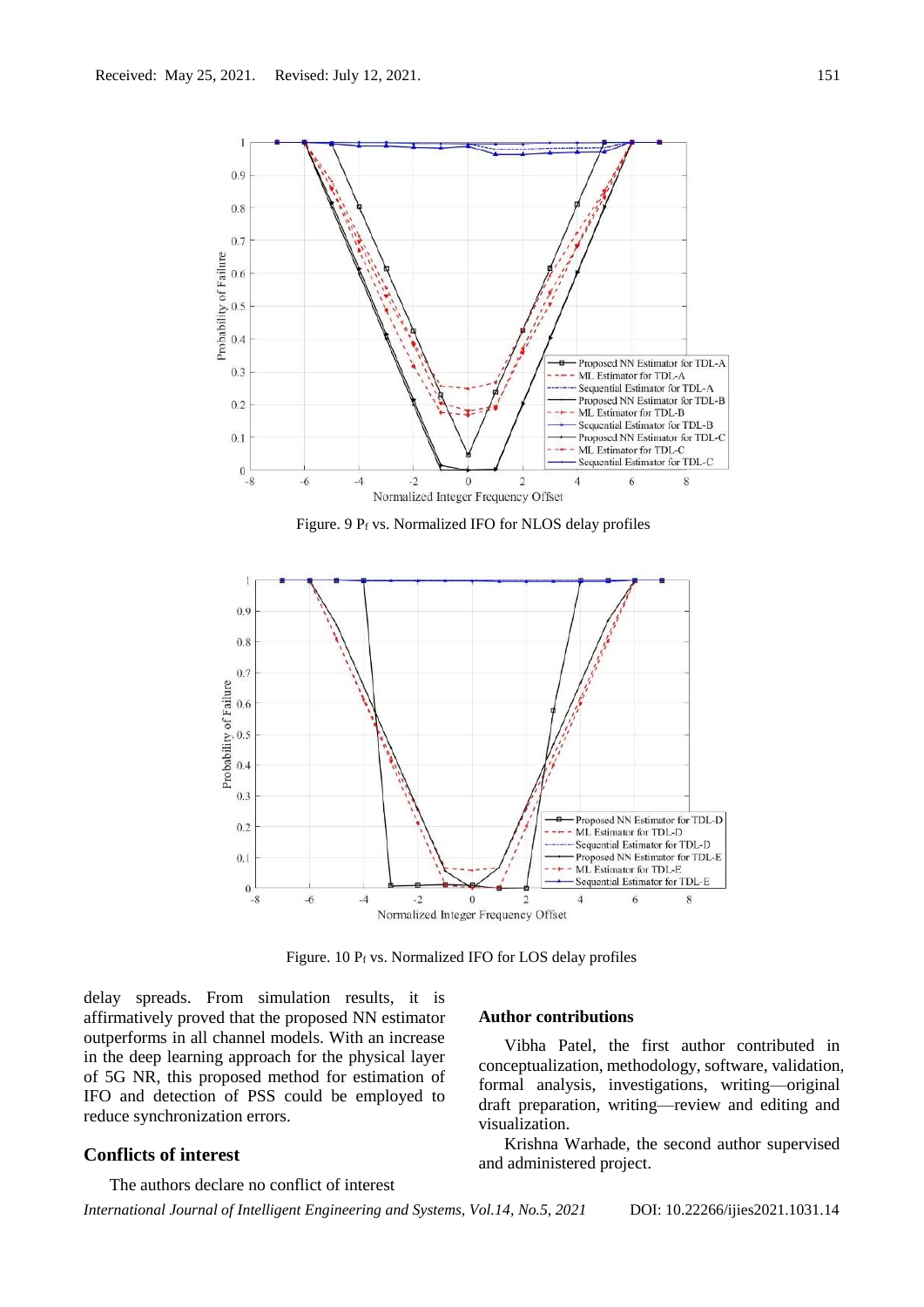# **References**

- [1] 3GPP TS 38.211, *NR; Physical Channels and Modulation (Release 15),* Version.15.4.0, pp. 1- 97 ,2019.
- [2] 3GPP TS 38.212, *NR; Multiplexing Channel Coding (Release 15)*, Version.15.4.0, pp. 1-102, 2019
- [3] 3GPP TS 38.213, *NR; Physical Layer Procedures for Control (Release 15)*, Version.15.4.0, pp. 1-105, 2019
- [4] 3GPP TS 38.104, *NR; Base Station (BS) radio transmission and reception (Release 15),* Version 15.2.0, pp. 1-155, 2018
- [5] H. Abdzadeh-Ziabari, W. Zhu and M. N. S. Swamy, "Joint Maximum Likelihood Timing, Frequency Offset, and Doubly Selective Channel Estimation for OFDM Systems", *IEEE Transactions on Vehicular Technology*, Vol. 67, No. 3, pp. 2787-2791, 2018.
- [6] D. Li, Y. Li, H. Zhang, L. J. Cimini, and Y. Fang, "Integer Frequency Offset Estimation for OFDM Systems with Residual Timing Offset Over Frequency Selective Fading Channels", *IEEE Transactions on Vehicular Technology*, Vol. 61, No. 6, pp. 2848-2853, 2012.
- [7] L. Cheng, B. Henty, F. Bai, and D. D. Stancil, "Doppler spread and coherence time of rural and highway vehicle-to-vehicle channels at 5.9 GHz", In: *Proc. of 2013* IEEE Global Telecommunications Conference, LA, USA, pp. 1-6, 2008.
- [8] P. K. Nishad and P. Singh, "Carrier frequency offset estimation in OFDM systems", In: *Proc. of 2013 IEEE Conference on Information & Communication Technologies*, Thuckalay, India, pp. 885-889, 2013.
- [9] S. Tanangsanakool, P. Reangsuntea, K Mori, and P. Boonsrimuang, "Low-Complexity based TDE Method for OFDM Signal in Higher Time-Varying Fading Channels", *International Journal of Intelligent Engineering & Systems*, Vol. 13, No.4, pp. 21-32, 2020.
- [10] A. Omri, M. Shaqfeh, A. Ali, and H. Alnuweiri, "Synchronization Procedure in 5G NR Systems", in *IEEE Access*, Vol. 7, pp. 41286-41295, 2019.
- [11] T. Wang, C. K. Wen, H. Wang, F. Gao, T. Jiang, and S. Jin, "Deep learning for wireless physical layer: Opportunities and challenges", *China Commun.*, Vol. 14, No. 11, pp. 92-111, 2017.
- [12] H. Huang, S. Guo, G. Gui, Z. Yang, J. Zhang, H. Sari, and F. Adachi, "Deep Learning for

Physical-Layer 5G Wireless Techniques: Opportunities, Challenges and Solutions", *IEEE Wireless Communications*, Vol. 27, No.1, pp. 214-222, 2020.

- [13] M. Morelli and M. Moretti, "A Robust Maximum Likelihood Scheme for PSS Detection and Integer Frequency Offset Recovery in LTE Systems", *IEEE Transactions on Wireless Communications*, Vol. 15, No. 2, pp. 1353-1363, 2016.
- [14] C. Chu, I. Lai, Y. Lan, and T. Chiueh, "Efficient Sequential Integer CFO and Sector Identity Detection for LTE Cell Search", *IEEE Wireless Communications Letters*, Vol. 3, No. 4, pp. 389- 392, 2014.
- [15] Y. A. Jung, D. Shin, and Y. H. You, "A Computationally Efficient Joint Cell Search and Frequency Synchronization Scheme for LTE Machine-Type Communications", *Symmetry*, Vol. 11, No. 11, p. 1394, 2019.
- [16] Y. H. You and H. K. Song, "Efficient Sequential Detection of Carrier Frequency Offset and Primary Synchronization Signal for 5G NR Systems", in *IEEE Transactions on Vehicular Technology*, Vol. 69, No. 8, pp. 9212-9216, 2020.
- [17] R. M. Dreifuerst, R. W. Heath, M. N. Kulkarni, and J. Charlie, "Deep Learning-based Carrier Frequency Offset Estimation with One-Bit ADCs", In: *Proc. of 2020 IEEE 21st International Workshop on Signal Processing Advances in Wireless Communications (SPAWC)*, GA, USA, pp. 1-5, 2020.
- [18] V. Ninkovic, D. Vukobratovic, A. Valka, and D. Dumic, "Deep learning based packet detection and carrier frequency offset estimation in IEEE 802.11ah", *arXiv*, identifier arXiv: 2004. 11716v1, 2020.
- [19] J. Liu, K. Mei, X. Zhang, D. McLernon, D. Ma, J. Wei, and S. A. R. Zaidi, "Fine timing and frequency synchronization for MIMO-OFDM: An extreme learning approach", submitted to *IEEE Transactions on Wireless Communications,* identifier arXiv: 2007. [09248.](https://arxiv.org/abs/2007.09248)
- [20] M. Zhou, X. Huang, Z. Feng, and Y. Liu, "Coarse Frequency Offset Estimation in MIMO Systems Using Neural Networks: A Solution with Higher Compatibility", in *IEEE Access*, Vol. 7, pp. 121565-121573, 2019.
- [21] J. J. V D Beek, M. Sandell, and P. O. Borjesson, "ML estimation of time and frequency offset in